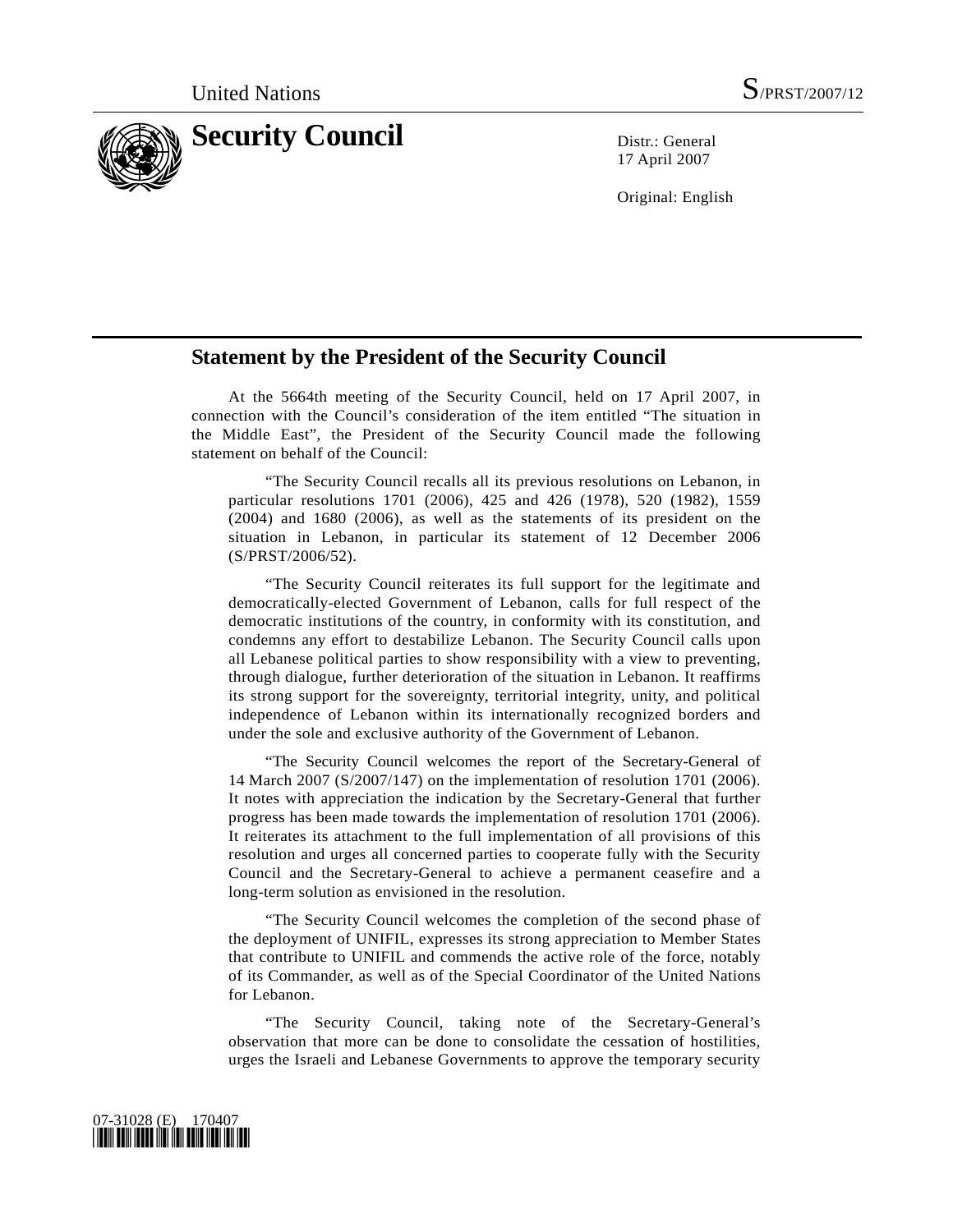arrangements for the northern part of the village of Ghajar and to further close liaison and coordination arrangements with UNIFIL, notably through tripartite meetings. It also encourages the parties to cooperate with UNIFIL to visibly mark the Blue Line, notably in sensitive areas in order to prevent inadvertent violations.

 "The Security Council welcomes the measures taken by the Government of Lebanon, with the assistance of UNIFIL, to establish between the Blue Line and the Litani river an area free of any armed personnel, assets and weapons other than those of the Government of Lebanon and of UNIFIL, and encourages the Government of Lebanon to strengthen its efforts to this end.

 "The Security Council reiterates its deep concern at the continuing Israeli violations of Lebanese air space, appeals to all parties concerned to respect the cessation of hostilities and the Blue Line in its entirety, to refrain from any act of provocation, and to abide scrupulously by their obligation to respect the safety of the UNIFIL and other United Nations personnel, including by avoiding any course of action which endangers United Nations personnel and by ensuring UNIFIL is accorded full freedom of movement throughout its area of operation.

 "The Security Council, in this context, expresses its serious concern at mounting information by Israel and another State of illegal movements of arms across the Lebanese-Syrian border in violation of resolution 1701 (2006). It welcomes the determination expressed and the measures taken by the Government of Lebanon to prevent such movements in conformity with relevant resolutions, notes that the Government of Syria has stated that it has taken measures and reiterates its call on that Government to take further measures to reinforce controls at the border.

 "The Security Council, taking note of the letter of the Secretary-General to the president of the Council of 13 April 2007 (S/2007/207), welcomes the Secretary-General's intention to evaluate the situation along the entire border and invites him to dispatch at the earliest, in close liaison with the Lebanese Government, an independent mission to fully assess the monitoring of the border and to keep the Council informed on his contacts with the Lebanese Government, and to report back to the Council, before his next report, on its findings and recommendations in this regard. The Security Council urges all parties to cooperate fully with this mission.

 "The Council urges again all Member States, in particular in the region, to take all necessary measures to implement in full paragraph 15 of resolution 1701 (2006) to enforce the arms embargo, and expresses its intention, upon reception of the Secretary-General's recommendations, to take further concrete steps to achieve the goals set out in this paragraph.

 . "The Council welcomes any request by the Government of Lebanon for assistance to enhance Lebanon's border security capacities, including by supplying equipment and training. It welcomes in this regard the on-going assistance provided by the Federal Republic of Germany, the United Arab Emirates and others, and encourages Member States, as suggested by the Secretary-General, to consider further assistance.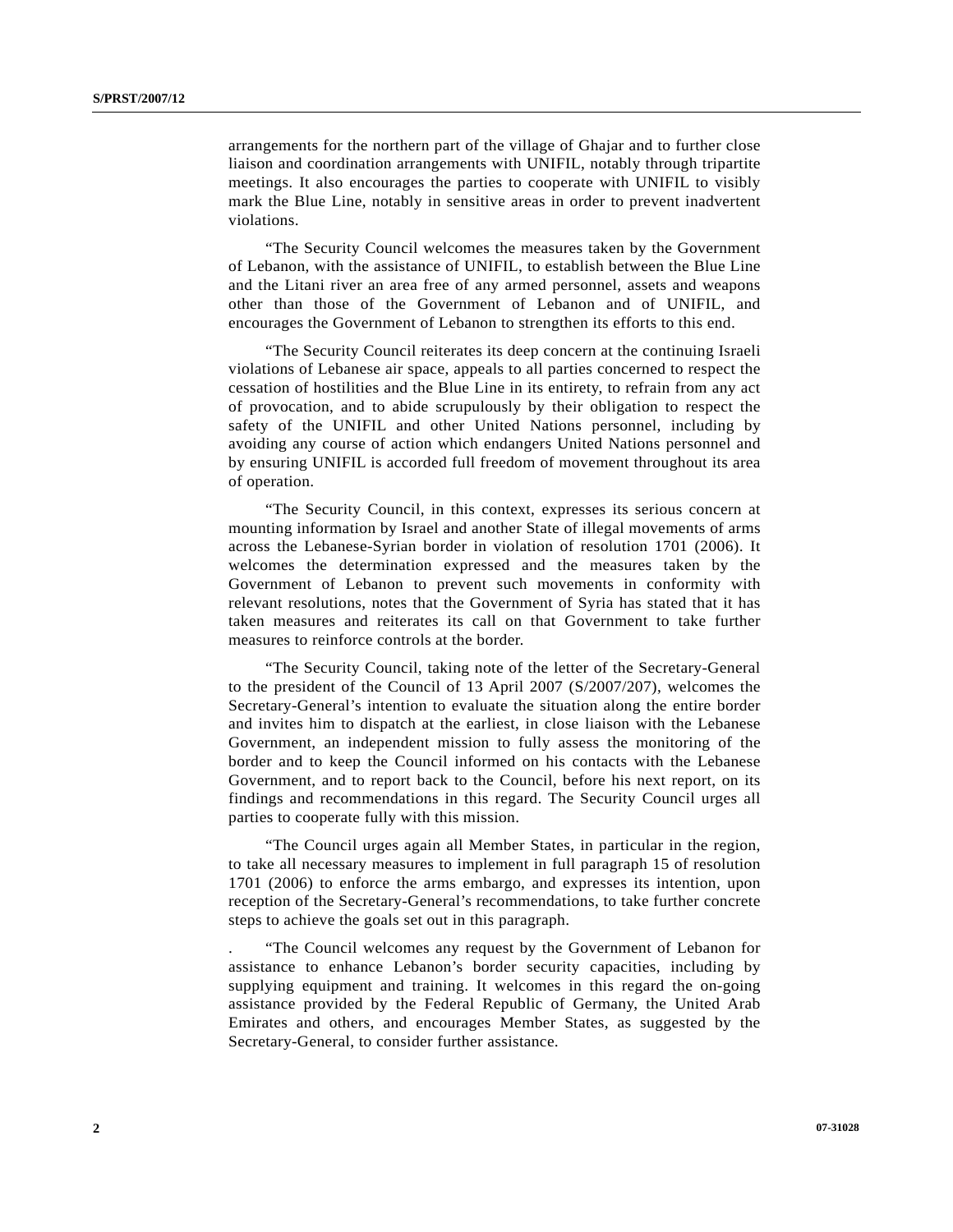"The Council, while commending the steps taken by the Government of Lebanon to exercise its monopoly of the use of force throughout its territory, takes note with concern of reported activities of unauthorized armed elements outside of UNIFIL's area of operations and reiterates its call for disbanding and disarmament of all militias and armed groups in Lebanon. It expresses its deep concern at the report of recent statements made in this regard by the Hizbullah Secretary General, notably with regard to the seizure by the Lebanese authorities of a truckload of arms on 8 February 2007, and underscores that these statements are an open admission of activities which would constitute a violation of resolution 1701 (2006). It expresses concern at any allegation of rearming of Lebanese and non Lebanese armed groups and militias and reiterates that there should be no sale or supply of arms and related materiel to Lebanon except as authorized by its Government.

 "The Security Council expresses deepest worry at the presence in very high numbers of unexploded ordnance in south Lebanon, including cluster munitions. It deplores the death and injury of dozens of civilians, as well as of several de-miners, caused by those munitions since the cessation of hostilities. It supports in this context the Secretary-General's request to Israel to provide to the United Nations detailed data on its use of cluster munitions in southern Lebanon.

 "The Security Council notes with profound concern that there has been no progress on the issue of the return of the two Israeli soldiers abducted by Hizbullah on 12 July 2006 despite further intense efforts by the Secretary-General and his facilitator, and reiterates its call for their immediate and unconditional release.

 "The Security Council further encourages efforts aimed at urgently settling the issue of the Lebanese prisoners detained in Israel.

 "The Security Council commends the efforts of the Secretary-General and his facilitator towards an early resolution of those issues and reiterates its call upon all parties concerned to fully cooperate with the Secretary-General to this end.

 "Bearing in mind the relevant provisions of resolutions 1559 (2004), 1680 (2006) and 1701 (2006), in particular paragraph 10 of resolution 1701, on the delineation of the Syrian-Lebanese border, the Security Council notes in this context the progress recently made by the senior cartographer appointed by the Secretary-General in reviewing relevant material and developing an accurate territorial definition of the Sheba'a Farms area. Noting the Secretary-General's expectation that the technical work will be completed by mid-June and his intention to report more fully at that time, the Security Council invites all parties to cooperate with the cartographer by providing any relevant material in their possession.

 "The Security Council also reiterates its appreciation for the process launched by the Secretary-General to investigate the implications of the interim proposal contained in the seven-point plan of the Government of Lebanon regarding the Sheba'a farms area. It looks forward to the early completion of this task in liaison with relevant parties and to further recommendations by the Secretary-General on this key issue.